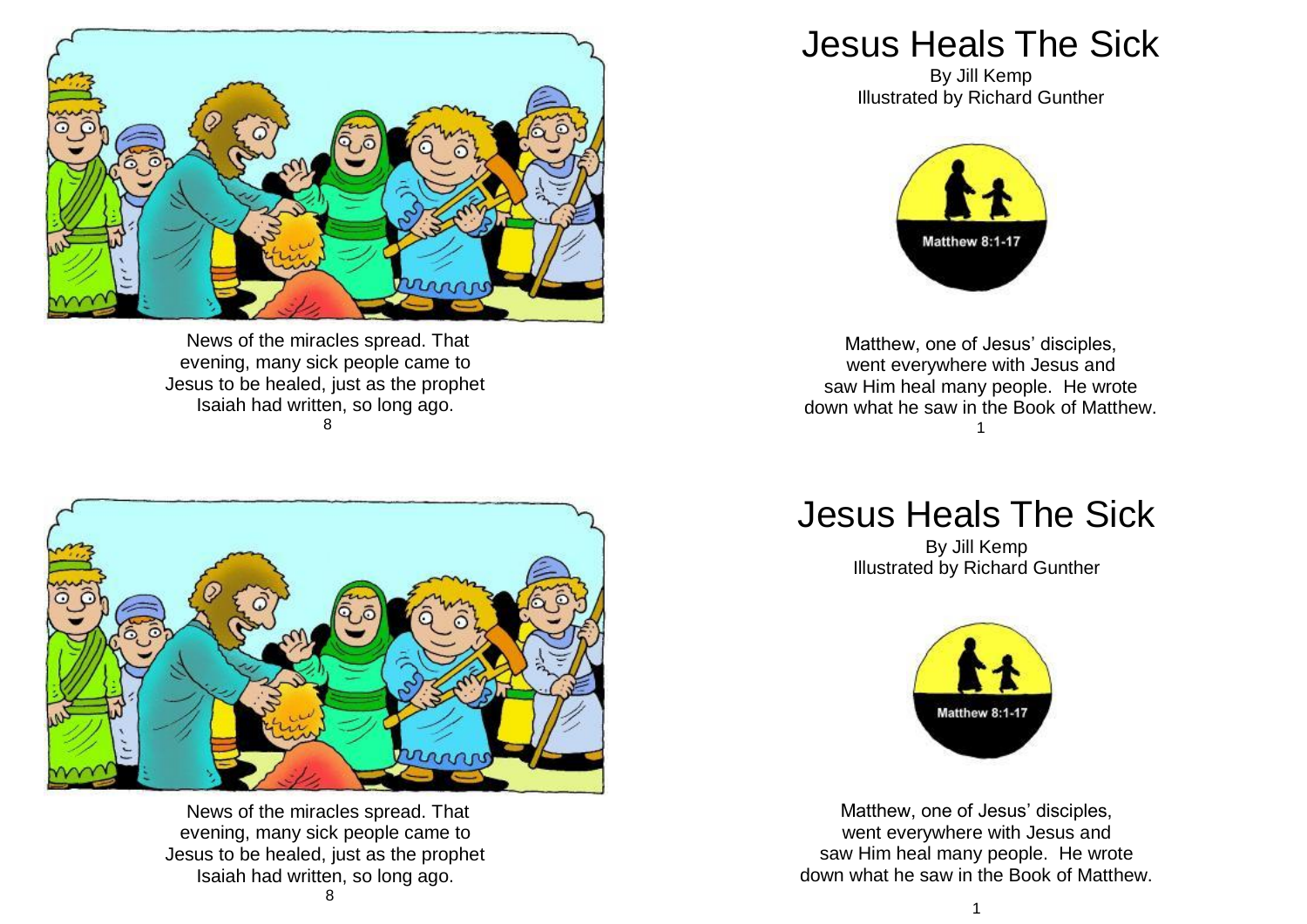

Jesus healed sick people wherever he went. A man who was sick with leprosy asked him, "Lord if you choose to, you can make my skin like new." 2



Straight away the fever left her. She got out of bed, completely well, and prepared a lovely meal for Jesus and his friends. 7



Jesus healed sick people wherever he went. A man who was sick with leprosy asked him, "Lord if you choose to, you can make my skin like new."



Straight away the fever left her. She got out of bed, completely well, and prepared a lovely meal for Jesus and his friends.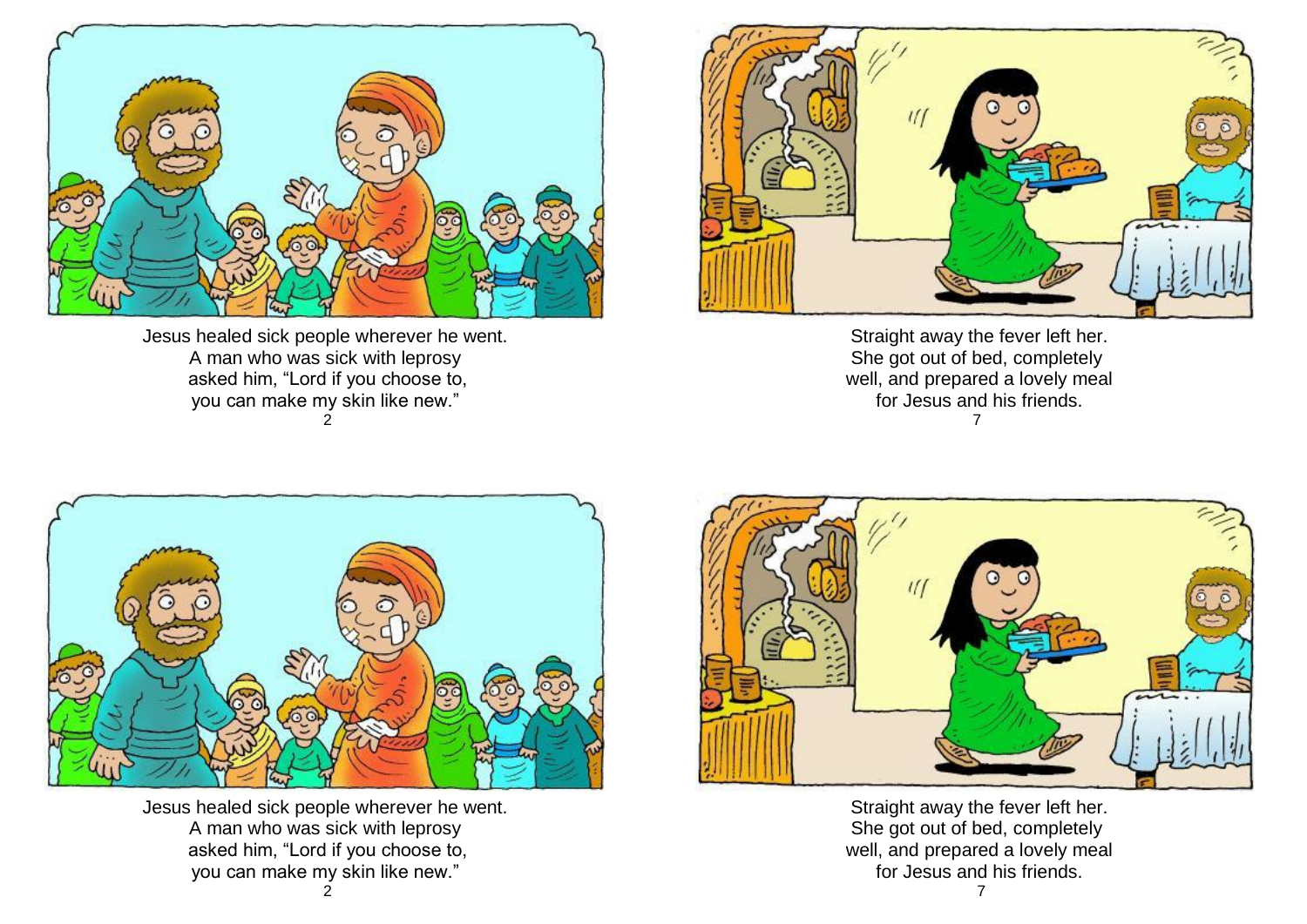

 While Jesus was still in Capernaum, he went to Peter's house and found Peter's mother-in-law was sick in bed with a fever. Jesus reached out and touched her hand. 6



In those days, people did not go near anyone with leprosy, but Jesus touched the man and straight away he was healed. "Go to the temple and give a gift of thanks to God," Jesus said 3



 While Jesus was still in Capernaum, he went to Peter's house and found Peter's mother-in-law was sick in bed with a fever. Jesus reached out and touched her hand.



In those days, people did not go near anyone with leprosy, but Jesus touched the man and straight away he was healed. "Go to the temple and give a gift of thanks to God," Jesus said.